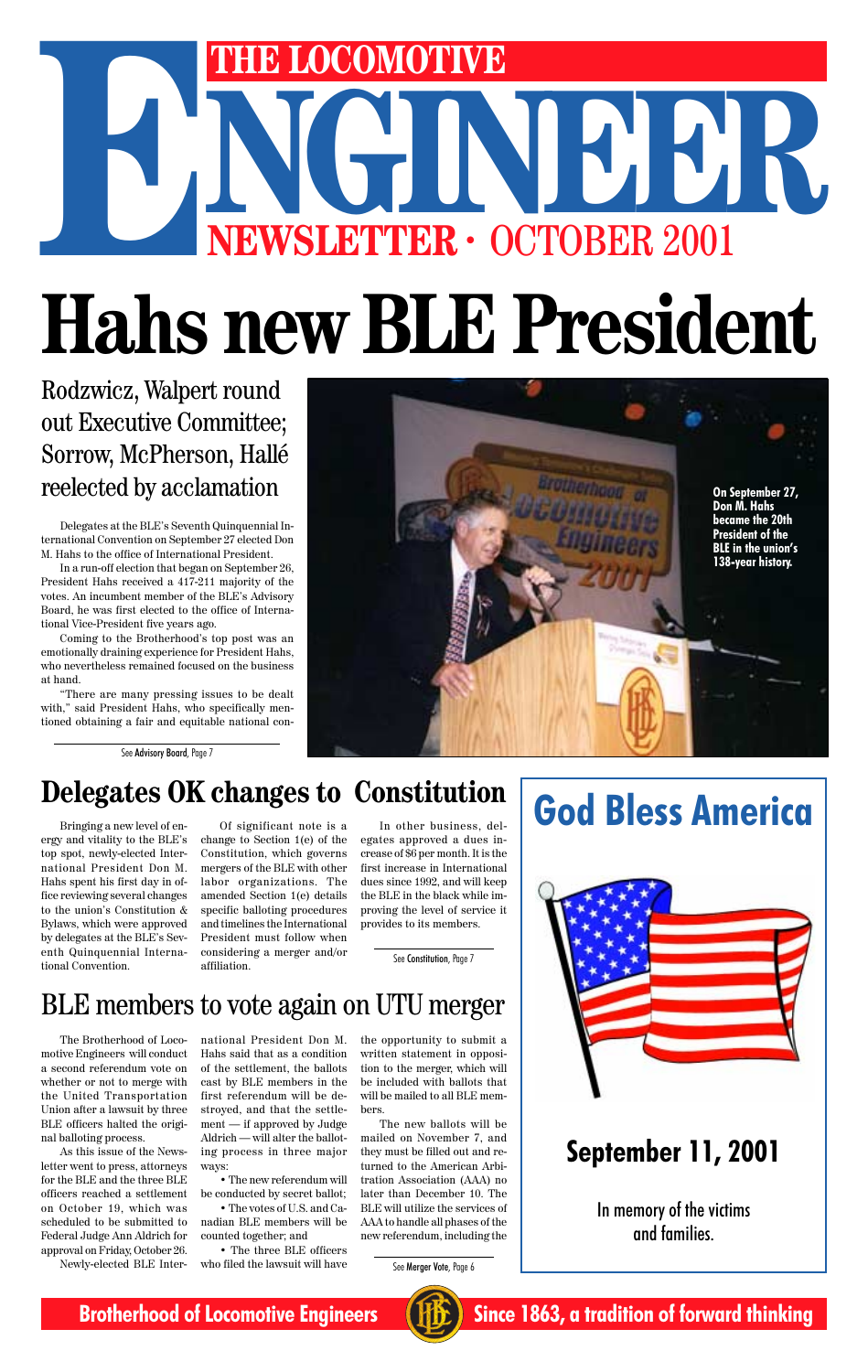# **CONVENTION 2001**

During the afternoon session on September 26, the two top officers of the Associated Society of Locomotive Engineers and Firemen (ASLEF) spoke to BLE delegates about the long history of friendship between the two unions and the need for solidarity in the face of transportation globalization.

ASLEF General Secretary Michael "Mick" Rix and Executive Committee President Martin Samways spoke to BLE members about the need for friendship across continents.

"In 1906 and 1909, we were very pleased to receive representation from the then-presidents of the BLE when they were guests of our union in the U.K., and that bond of friendship has lasted all that time," said Rix.

Rix said ASLEF borrowed several ideas for its founding from the BLE, which was formed in 1863. "Your own journal is called the *Locomotive Engineers Journal*. Well, we pinched that idea in the U.K. and, 1886, we started a *Locomotive Journal*, very much similar to your own," he said.

Rix offered his condolences to the people of the U.S. for the atrocities of September 11 from the people of Great Britain. He believes that this incident and the reaction that has followed will strengthen bonds between the two countries.

General Secretary Rix also discussed the effects of globalization on the workers of the world.

"Globalization is having a serious effect on the workers of the world and trade unionists," Rix said. "Safety and workers' rights have been put last in the quest for profits."

During his speech, Rix invited BLE members to work together with ASLEF members against the effects of globalization. He also urged BLE members to work with all other workers around the world against competition between workers and to create a level playing field for all.

"Workers in the transportation industry have a right to collective bargaining and solidarity action without recourse to the courts," said Rix, who received several ovations

# **ASLEF delegation brings condolences from U.K.**

throughout his speech.

Samways also brought condolences and greetings to all BLE members from the United Kingdom and spoke out against the problem of globalization.

"We must not walk away from those workers not in trade unions," said Samways. "We believe in furthering the rights of workers in all the world from whatever background and from whatever dialect they speak, and I believe it an honor to be able to do it."

Both men expressed appreciation for the hospitality shown to them by BLE members and walked away from the podium to standing ovations. •



From left: Martin Samways, ASLEF Executive Committee President, and Mick Rix, ASLEF General Secretary, during the BLE's Seventh Quinquennial Convention in Miami Beach, Fla.

# Election Results: BLE Seventh Quinquennial Convention

#### **ADVISORY BOARD**

International President Don M. Hahs, Division 566

First Vice-President & Alternate President Edward W. Rodzwicz, Division 325

General Secretary-Treasurer William C. Walpert, Division 604

Vice-President, Slot 1 Paul T. Sorrow, Division 498 (reelected by acclamation)

Vice-President, Slot 2 Joseph A. Cassidy Jr., Division 269

Vice-President Slot 3 & U.S. Nat'l. Legislative Rep. Raymond A. Holmes, Division 834

Vice-President Slot 4

Merle W. Geiger Jr., Division 758

Vice-President, Slot 5 Stephen D. Speagle, Division 155

Vice-President, Slot 6 E.L. "Lee" Pruitt, Division 126

Vice-President, Slot 7 Richard K. Radek, Division 404

Vice-President, Slot 8 Dale L. McPherson, Division 180 (reelected by acclamation)

Vice-President & Canadian Director Gilles Hallé, Division 558 (reelected by acclamation)

Vice-President & Nat'l. Legislative Rep.-Canada T. George Hucker, Division 243

### **ALTERNATE OFFICERS**

Alternate General Secretary-Treasurer C.D. Driggers, Division 435

Alternate Vice-President & U.S. Nat'l. Legislative Rep. L.B. Boggs, Division 751

Alternate Vice-President No. 1 P.L. Wingo Jr., Division 198

Alternate Vice-President No. 2 D.M. Menefee, Division 934

Alternate Vice-President No. 3 C.L. Roy, Division 742

Alternate Vice-President No. 4 M.D. Priester, Division 754

Alternate Vice-President No. 5 J.C. Rupp, Division 74

Alternate Vice-President No. 6 R.K. Cutlip, Division 385

Alternate Vice-President No. 7 D.R. Pierce, Division 98

Alternate Vice-President No. 8 A.L. Tinney, Division 152

Alternate Vice-President No. 9 M.L. Wallace, Division 267

Alternate Vice-President-Canada, No. 1 R. Dyon, Division 89

Alternate Vice-President-Canada, No. 2 D.C. Curtis, Division 355

Alternate Vice-President-Canada, No. 3 M.A. Wheten, Division 728

#### **BOARD OF APPEALS**

Board of Appeals-Canada R.G. Leggett, Division 898

Board of Appeals-U.S. East R.H. Linsey, Division 659

Board of Appeals-U.S. Northwest J.J. Zawada, Division 232

Board of Appeals-U.S. Southwest A.J. Morris, Division 22

Board of Appeals-U.S. Southeast A.E. "Buddy" White, Division 696

#### **ALTERNATE BOARD OF APPEALS**

First Alternate Board of Appeals-Canada G.C. "Gordy" Howe, Division 728

First Alternate Board of Appeals-U.S. East D.A. Myers, Division 447

First Alternate Board of Appeals-U.S. Southeast T.E. Hudson, Division 156

First Alternate Board of Appeals-U.S. Southwest L.R. Jean-Louis, Division 366

First Alternate Board of Appeals-U.S. Northwest R.E. Etienne, Division 758

Second Alternate Board of Appeals-Canada D.R. Able, Division 322

Second Alternate Board of Appeals-U.S. East J.P. Louis, Division 421

Second Alternate Board of Appeals-U.S. Southeast W.R. Skidmore, Division 782

Second Alternate Board of Appeals-U.S. Southwest J.R. Hagar, Division 462

Second Alternate Board of Appeals-U.S. Northwest J.W. Reynolds, Division 209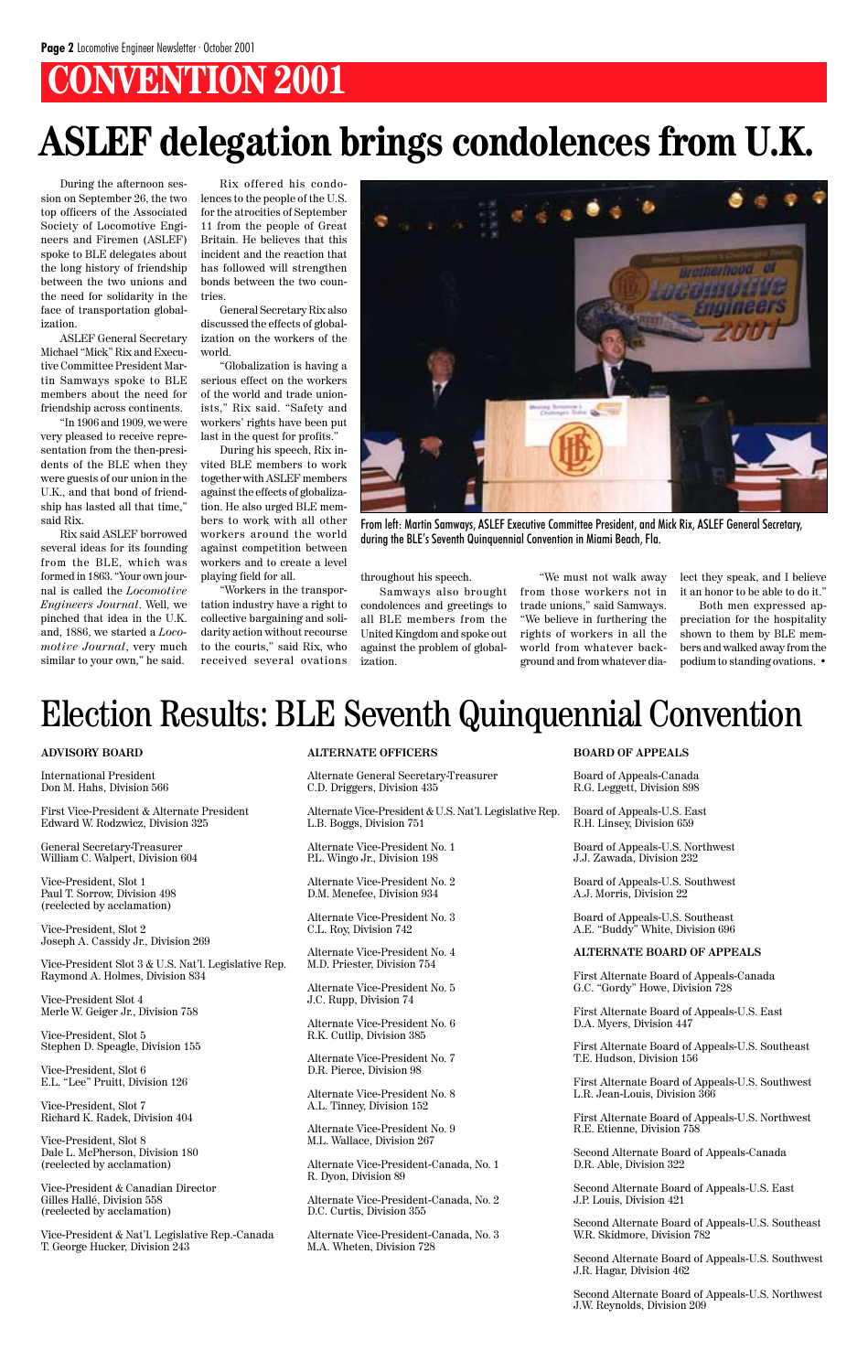# **CONVENTION 2001**

In a stirring speech to BLE delegates the morning of September 25, United Mine Workers of America President Cecil E. Roberts exhorted the delegates attending the BLE's Seventh Quinquennial Convention as well as all BLE members to join together with mine workers in a coalition for the betterment of both unions.

"I believe we should work in a coalition together," Roberts said. "The UMWA and the BLE have so many common interests. I believe all of us standing together and fighting

together… we can shine light into dark places. We can bring hope where there is no hope, and we can keep hope alive where there is hope.

"We mine it and you haul it," Roberts said of coal, the main link between BLE and UMWA members. "United we stand, divided we fall. A wrong to one is a wrong to all."

trapped inside. These brave terrorist attack. Times of strife often draw you today, and I thank you for erts said. "The BLE and and fight together on issues of "I am proud to stand with mutual interest. <br>  $\bullet$ 

Brother Roberts, one of the labor movement's best speakers, received several standing ovations throughout his speech, which carried a strong message of solidarity and brotherhood.

A sixth generation mine worker, Roberts spoke with a heavy heart as he told delegates about the fatal accident that befell 13 mine workers at the Blue Creek No. 5 mine near Tuscaloosa, Ala. On September 22, two gas explosions nearly half a mile beneath the earth killed at least four coal miners and left nine of their rescuers missing and presumed dead. It is considered the nation's worst mining calamity in 17 years.

Roberts said 11 miners escaped an initial mine collapse, but knew that two of their union brothers were still brothers re-entered the mine to rescue the two missing miners when they, too, became trapped. On September 24, rescue teams located one body and one injured miner, who has since died at a nearby hospital. Roberts was forced to leave the BLE convention early due to this tragedy.

Roberts said the bravery of the miners involved in the Alabama cave-in brought to mind the heroic actions of police and firefighters following the September 11 terrorist attacks on the United States. He compared the 11

> UMWA miners who re-entered the burning mine to rescue their union brothers to

the New York City firefighters and police officers who entered the World Trade Center to rescue victims following the terrorist attacks.

"This is a difficult and trying time for organized labor," said Roberts, explaining eight airline pilots, 25 flight attendants and 50 SEIU members including several window washers — were killed in the attacks on the World Trade Center. Roberts said that two members of the Communications Workers of America were actually working on the main antenna on top of the World Trade Center when the first plane crashed.

"We ask for prayers for the victims and survivors," Roberts said. "But we, as organized labor, like the rest of the United States and, indeed, the world, have a duty and obligation to move forward." He said 75 members of the Laborers International Union, 40 members of ASFCME and 40 members of the Hotel Employees & Restaurant Employees union also lost their lives in the September 11



# **Roberts declares UMWA solidarity with BLE**

Warren Tolman, Democratic Gubernatorial candidate for the Commonwealth of Massachusetts, addressed delegates on the afternoon of September 25 at the BLE's Seventh Quinquennial Convention.

Tolman introduced himself as a pro-railroad candidate from a railroad family. His brother John is Assistant to the International President and has been a member of the BLE for more than 20 years.

"John and I were two of eight kids of a union railroad leader," Tolman said. "My father, Dave Tolman, learned some very, very important lessons — lessons that all of you are familiar with — lessons to work hard, to listen to people and be honest.

"These are values that each of you exhibit on a regular basis, working 12 hour days to provide for your family, and I'm honored to be with all of you here today.

A Massachusetts native, Tolman is familiar with

the necessity of Amtrak in the Northeast Corridor. He is a strong supporter of funding for Amtrak and acknowledged the important role BLE members play in the success of the National Railroad Passenger Corp.

"During this difficult time in our nation's history, there's a lot of focus on air transportation," Tolman said. "Coming from a railroad family, my belief is that we should put more resources, more money, into rail transportation because it's safer, it's environmentally more friendly, it's more efficient, it's more economical."

In spite of the terrorist attacks on the United States, Tolman credits organized labor for helping the nation's economy get back on track.

"We will see a rebirth of freedom, a renewal that is so important to what makes America great," Tolman concluded. •

# Massachusetts Gubernatorial candidate addresses BLE delegates

people and organizations together, and Roberts thanked the BLE for its support of the UMWA during difficult times in the recent past.

standing with us," he said. This support has led to a natural bond between BLE and UMWA members.

"Fifty percent of the freight hauled in the U.S. is coal," Rob-

UMWA are wonderful partners in all of this. We are linked together."

Roberts said the BLE and UMWA have an excellent opportunity to forge stronger ties

**"A wrong to one is a wrong to all."**

— UMWA President Cecil Roberts

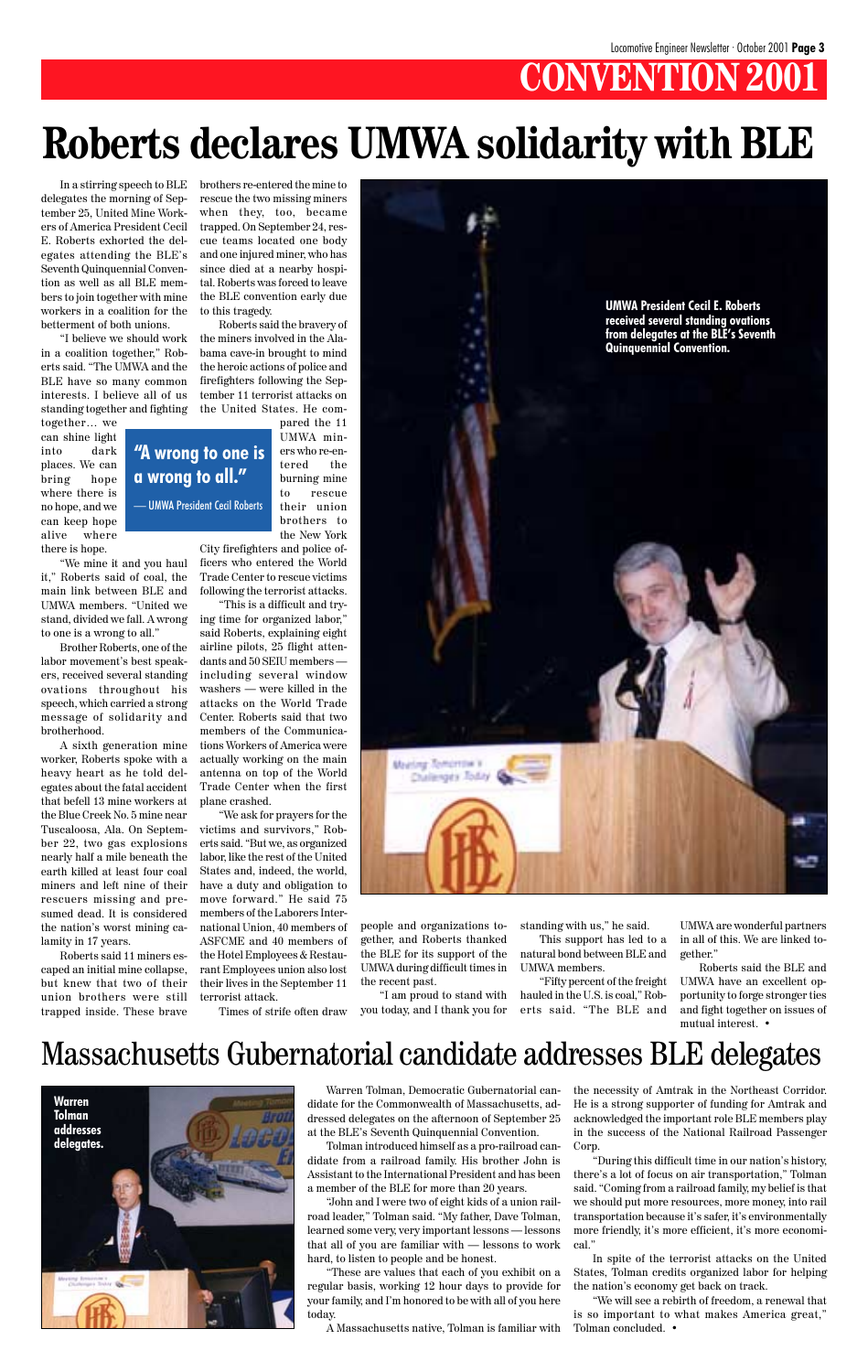# **SERN CONVENTION MEET**



From left: Raymond Holmes, Vice-President & U.S. National Legislative Representative, is the lucky winner of a framed railroad print at the SWCM's banquet. Presenting the picture is Leo M. Srubas, a retired member of BLE Division 81 (Kansas City, Kan.), and Chairman of the SWCM Scholarship Committee. Also pictured is SWCM Arrangements Chairman Randy Schneider, Division 81 (Kansas City, Kan.); R.W. "Windy" Windham, a retired member of BLE Division 182 (N. Little Rock, Ark.); and R.T. "Tim" Windsor, SWCM Treasurer and member of



BLE Division 527 (Pittsburg, Kan.). From left: Terry Briggs, Secretary-Treasurer of Division 530 (Commerce, Texas); and James Ussery, Secretary-Treasurer and Legislative Representative of Division 834 (Mineola, Texas).



From left: International Vice-President Merle W. Geiger Jr.; BNSF North Lines Vice-General Chairman Matt Wilson; BNSF North Lines General Chairman Dennis Pierce; and UP-Eastern District General Chairman Mike Young.

a Any employee covered by a union or agency shop agreement in the United States has the legal right to be or remain a nonmember of the Union. Nonmembers have the legal right: (1) to object to paying for Union activities no bargaining, contract administration and grievance adjustment, and to obtain a reduction in fees for such activities; (2) to be

given sufficient information to intelligently decide whether to ob-<br>ject; and (3) to be apprised of internal Union procedures for fill-<br>ing objections. Employees who choose to object have the right to<br>be apprised of the p



From left: SWCM Chairman Schneider and Tim Windsor of the Arrangements Committee, drawing for door prize winners during the banquet.



From left: Pat Johnson, SWCM Recording Secretary; Tim Windsor, SWCM Treasurer; and Cheri Canier, SWCM Vice-Chair.



From left: David Phillips, UP-Southern Region Vice-General Chairman; Gary Perrien, UP-Southern Region Vice-General Chairman; Gil Gore, UP-Southern Region General Chairman; and Louisiana State Legislative Board Chairman Mike F. O'Brien.

The fee objector policy shall be published annually in the BLE's newsletter in the month preceding the objection notice<br>period and mailed annually to each objector it shall also be pro-<br>vided to each new employee when s/he union shop agreement.



**Standing, from left:** Assistant to the President John Tolman; R.W. Windham; and Kansas State Legislative Board Chairman Jim Keele. **Seated, from left:** General Secretary-Treasurer W.C. "Bill" Walpert; and Jim Jackson, co-chairman of the 2000 SWCM.

### **2001 BLE Fees Objector Policy**

#### **1. Employee Rights**

#### **2. Publication of Policy**

The independent referee shall report the determination<br>no later than May 31. This report shall include an analysis of the no later than May 31. This report shall include an analysis of the<br>major categories of union expenses that are chargeable and non-<br>chargeable. A copy of the independent referee's report shall be<br>sent to all nonmembers whos revoked.

#### **3. Making Objection Known**

Objecting nonmenbers shall provide note<br>ice of objection profitying the International General Sceretary.<br>Treasurer of the objection by first-class mail postmarked during the month of No-<br>vember preceding the calendar year

Each person entitled to receive the referee's report may<br>challenge the validity of the calculations made by the independent referee by filing an appeal with the International General<br>Secretary-Treasurer. Such appeal must b marked no later than June 30.

The objection shall contain the objector's current home address. Nonmembers wishing to continue their objection from year to year must renew their objection each year as specified in this paragraph. Objections may only be made by individual employees. No

petition objections will be honored.

4. Major Categories of Chargeable Expenses<br>All objectors shall pay their fair share of expenses germane to collective bargaining including<br>name to collective bargaining including<br>names concerning the negotiation of agreeme

b. All expenses concerning the administration of agree-ments, practices and working conditions, including grievance handling, all activities related to arbitration, and discussion with employees in the craft or class (or bargaining unit) or employer representatives regarding working conditions, benefits and contract rights;

of hearings is necessary, hearings shall be scheduled to continue from day to day until completed. The parties to the appeal shall have the right to file a brief within fifteen (15) days after the transcript of the hearing is available, but in no case no more than<br>thirty (30) days after the hearing closes. The arbitrator shall is-<br>sue a decision within forty-five (45) days after the submission of<br>post-hearing briefs or

consistent with the rules established by the AAA.<br>i. The arbitrator shall give full consideration to the legal<br>requirements limiting the amounts that objectors may be charged,<br>and shall set forth in the decision the legal for such decision

c. Convention expenses and other union internal gover-

nance and management expenses; d. Social activities and union business meeting expenses; e. Publication expenses to the extent coverage is related

to chargeable activities; f. Expenses of litigation related to collective bargaining,

contract administration and internal governance;<br>g . Expenses for legislative and administrative agency ac-<br>tivities to effectuate collective bargaining agreements;<br>h. All expenses for the education and training of officer chargeable activities

i. All costs of strikes and other lawful economic actions.

5. Determination of Chargeable Share<br>
The BLE shall retain a certified public accountant to perform an independent audit of the records of the International<br>
Division. The BLE shall abor relation an independent referee fo

10. Escrow of Disputed Funds<br>comparison and the sector of the reduced monthly fees, or such other greater amount as the independent referee may<br>recommend, shall be placed in an interest-bearing escrow account pending fina conclusion of the appeal period if there are no challenges to the independent referee's determination. •

tion 10, and later will verify the existence and the amounts of

money in any escrow account. **6. Report of Chargeable Share and Basis of Its Calculation**

#### **7. Challenge Procedure**

**8. Arbitration of Challenges** a. After the close of the appeals period, the International General Secretary-Treasurer shall provide a list of appellants to the American Arbitration Association (AAA). All appeals shall be consolidated. The AAA shall appoint an arbitrator pursuant to its Rules for Impartial Determination of Union Fees. The AAA shall inform the International.

b. The arbitration shall commence by August 1 or as soon thereafter as the AAA can schedule the arbitration. The arbitrator shall have control over all procedural matters affecting the arbitration in order to fulfill the need for an informed and expe-

ditious arbitration.<br>
c. Each party to the arbitration shall bear their own costs.<br>
The appellants shall have the option of paying a pro-rata portion<br>
of the arbitrator's fees and expenses. The balance of such fees<br>
and ex

ings before the arbitrator. This transcript shall be the official<br>record of the proceedings and may be purchased by the appel-<br>lants. If appellants do not purchase a copy of the transcript, a<br>lants. If appellants do not pu

e. Appellants may, at their expense, be represented by counsel or other representative of choice. Appellants need not

appear at the hearing and shall be permitted to file written statements with the arbitrator instead of appearing. Such statement shall be filed no later than fifteen (15) days after the transcript becomes available, but in no case more than thirty (30) days af-

ter the hearing closes.<br>
the there in the start of the first hearing copeses  $f$ . Fourteen (14) days prior to the start of the first hearing appellants shall be provided with a list of all exhibits intended to to be calle

#### **9. Payment of Reduced Fees**

Objectors shall pay reduced monthly fees based on the most recent report of the independent referee pending determination of the objection year's chargeable ratio.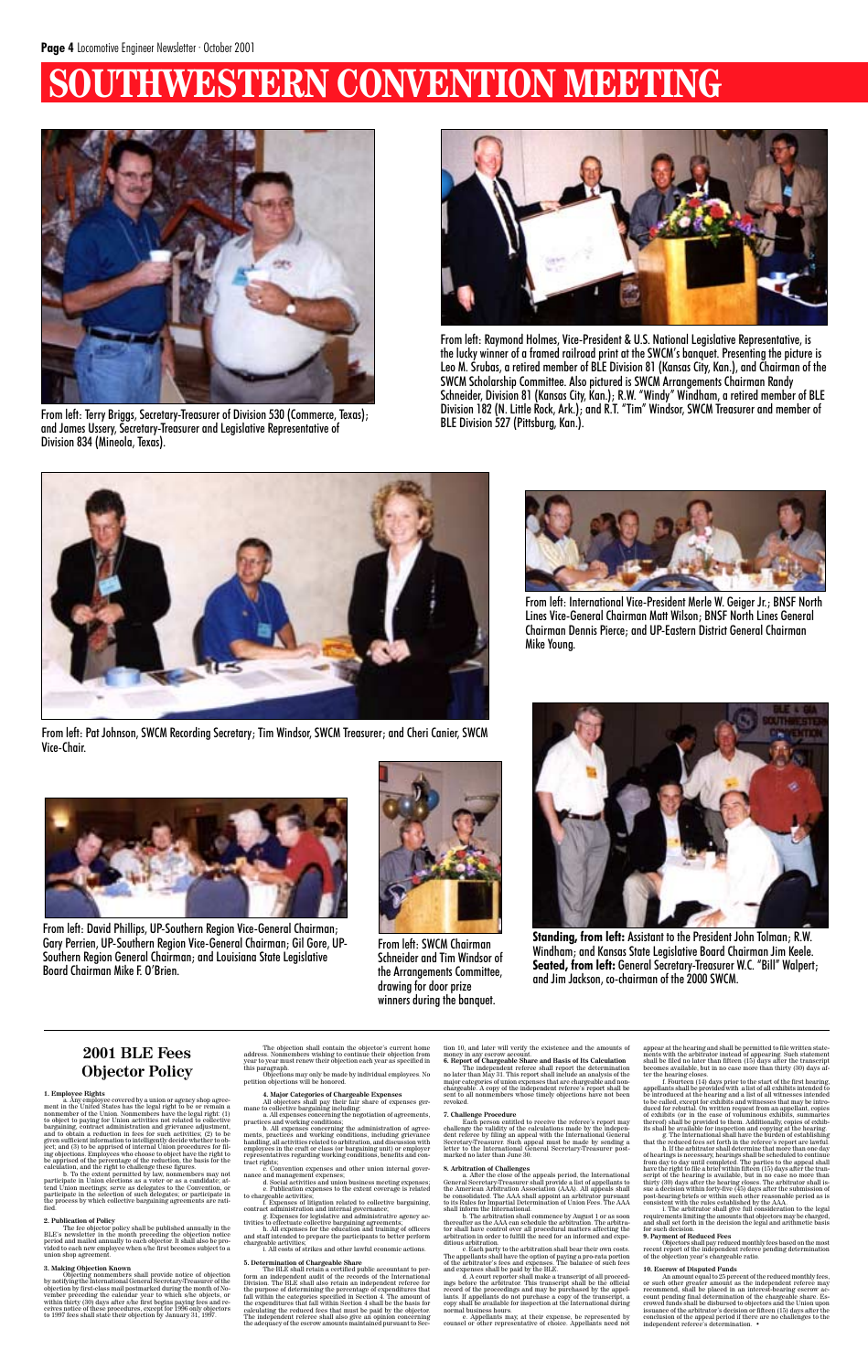# **KANSAS CITY, KA**





**Above:** Members fill up their plates at the buffet-style lunch.

Left: The color guard prepares to present the flags during the SWCM opening ceremony.

Members look for a vacant seat in the crowded dining area during the SWCM luncheon. The 66th annual SWCM took place September 9-14 at the Double Tree Hotel at Corporate Woods in Overland Park, Kan.



From left: International President Don M. Hahs and SWCM Organization Chairman Rodney Stutes.



From left: GIA International President Onita Wayland and GIA Immediate Past President Ruth E. Pillman-Windham.



**Seated, from left:** Joe Monroe, Division 910 (Beaumont, Texas); and Les Jeanlouis, Local Chairman of Division 366 (Houston). **Standing, from left:** Raymond Holmes, Vice-President & U.S. National Legislative Representative; and Gil Gore, UP-Southern Region General Chairman.



Brother Joe Monroe, Division 910, with his wife, Marie, during the SWCM banquet.





A representative of Burlington Northern-Santa Fe demonstrates for engineers one of the railroad's locomotive cab simulators, one of many

simulators used in the field to assist in the training of locomotive engineers.



From left: GIA International First Vice-President & U.S. National Legislative Representative Becky Schneider; Division 192 (El Paso, Texas) Legislative Representative Larry Schneider; and Division 530



(Commerce, Texas) Secretary-Treasurer Terry Briggs.



From left: Raymond A. Holmes, Vice-President & U.S. National Legislative Representative; Mickey Gage, Missouri State Legislative Board Chairman; and C.E. Way, Illinois State Legislative Board Chairman.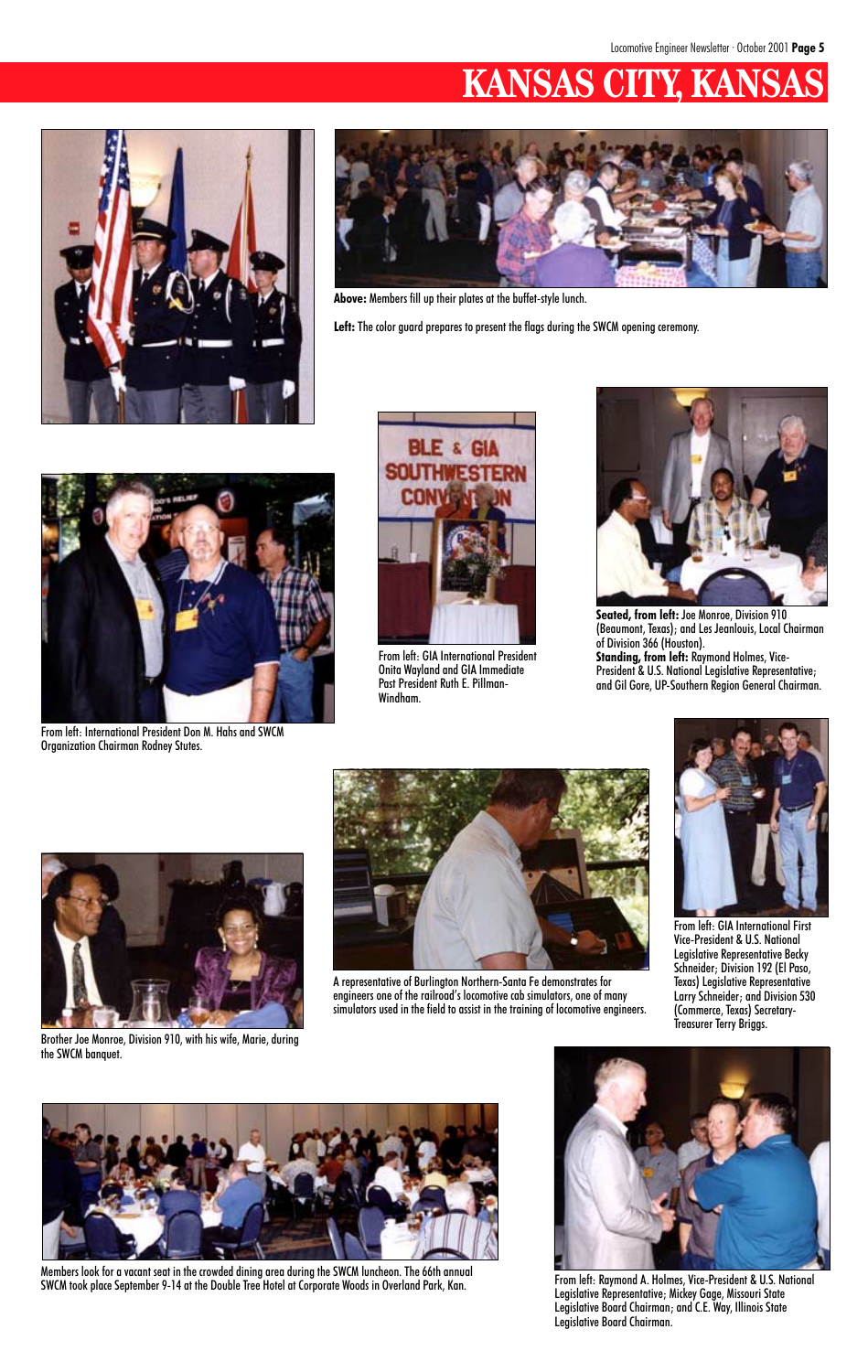# **BLE SENIOR REPORT**

Railroad employees who are planning to retire should be aware of what steps to take and what documents are required when applying for an annuity from the Railroad Retirement Board. Being prepared can prevent needless delays and insure that payments from the Board begin as soon as possible after retirement. The following questions and answers describe this Railroad Retirement Board application process and other related items that retiring employees should be aware of.

#### **1. How are railroad retirement annuity applications filed?**

Applications are filed through the Railroad Retirement Board's field offices. Applicants may file in person or by telephone and mail. Those filing in person may do so at any Board office or at one of the office's Customer OutReach Program (CORP) service locations. Applicants filing by telephone receive the same information and instructions that are provided to those filing in person; forms requiring signatures and other documents are then handled by mail.

The addresses and phone numbers of all the Board's field offices are available on the Board's Web site at www.rrb.gov or by calling the toll-free RRB Help Line at (800) 808-0772. The RRB Help Line is an automated telephone service available 24 hours a day, 7 days a week. Most Board field offices are open to the public from 9:00 a.m. to 3:30 p.m., Monday through Friday.

#### **2. Can an application be filed prior to a person's actual retirement date?**

The Board accepts annuity applications up to three months in advance of an annuity beginning date, which allows the Board to complete the processing of most new claims by a person's retirement date. However, applications for employee disability annuities cannot be filed until an employee is no longer in compensated railroad service. Compensated service includes the receipt of pay for time lost, some wage continuation payments, or any other employer compensation precluding the payment of railroad retirement benefits. To expedite the filing process, applicants should contact the Board to schedule time for a pre-retirement consultation and also to confirm their eligibility and be advised as to the required documents. The consultation can be conducted in person, or by telephone, with a Board representative who will provide an annuity estimate, explain a retiree's benefit rights and responsibilities, and answer related questions.

**3. What are some of the documents required with an application?**

• All applicants have to furnish proof of their age.

• All applicants should be prepared to furnish the notice of any social security benefit award or other social security claim determination.

• An employee may be required to submit information regarding any other Federal, State or local government pension for which he or she also qualifies, as well as certain other payments not covered by railroad retirement or social security, such as from a non-profit organization or from a foreign government or a foreign employer.

• An employee or survivor filing for a disability annuity is required to submit supporting medical information from his or her treating physician, as well as any reports or records from recent hospitalizations. He or she may also be asked to go for one or more specialized medical examinations. If an employee disability applicant is receiving workers' compensation or public disability benefits, notice of the amount and beginning date of such payments must be submitted.

• An employee will have to furnish proof of any military service claimed.

• A spouse, divorced spouse or widow(er) applying for a railroad retirement annuity must furnish proof of marriage to the employee. A divorced spouse must furnish proof of marriage and divorce from the employee, as well as proof that any subsequent marriages have terminated.

• A spouse, divorced spouse or survivor also qualified to receive a public service pension must submit information regarding that pension.

• All applicants have to provide banking information necessary for the Direct Deposit of their benefit payments.

A booklet, "Furnishing Evidence to Support Your Claim" (Form RB-3), gives detailed information as to the types of proofs that are required when filing for an annuity, as well as sources from which these documents can be obtained. The booklet is available free of charge at any Board office or on the Board's Web site.

#### **4. Can proofs be filed in advance of retirement?**

Railroad employees are encouraged to file proofs of their correct birth date and their military service well in advance of retirement. The information will be recorded and stored electronically until they actually retire. This will expedite the annuity application process and avoid any delays resulting from inadequate proofs. If employees do not have an official record of their birth or military service, their local Railroad Retirement Board office will explain how to get acceptable evidence. All evidence brought or mailed to a Board office will be handled carefully and returned promptly.

#### **5. What is the retroactivity of a railroad retirement application?**

The retroactivity of a railroad retirement annuity application is limited to one year for disability annuities and six months for full age annuities. Reduced age annuities to those ages 60- 61 with 30 years of service and their spouses can also have up to six months' retroactivity; there is no retroactivity for reduced age annuities to those employees under full retirement age with less than 30 years of service.

The maximum retroactivity for widow(er)s ages 60-61 is six months if it does not increase the age reduction (this does not apply to surviving divorced spouses or remarried widow(er)s). Otherwise, there is generally no retroactivity for reduced age widow(er)s' annuities.

#### **6. Are retiring railroad employees required to relinquish their rights to their railroad job?**

An employee annuity based on age cannot be paid until the employee stops railroad employment and gives up any rights to return to work for a railroad employer. While an annuity based on disability is not paid until an employee has stopped working for a railroad, employment rights need not be relinquished until the employee attains full retirement age. However, in order for a supplemental annuity to be paid by the Board, or for an eligible spouse to begin receiving annuity payments, a disabled annuitant under full retirement age must relinquish employment rights. And, regardless of age and/or earnings, no railroad retirement annuity is payable for any month in which a retired or disabled employee annuitant, a spouse annuitant or a survivor annuitant works for a railroad employer.

Railroad retirement annuitants may work in nonrailroad employment, but benefits may be reduced if a beneficiary under full retirement age works after retirement and earnings exceed annual exempt amounts. Additional earnings deductions are assessed if a retired or disabled employee annuitant, or a spouse annuitant, works for his or her last pre-retirement nonrailroad employer, regardless of age or the level of earnings.

Special restrictions also apply to any earnings by disabled employees.

#### **7. How soon after filing can an applicant expect payment?**

Under the Board's Customer Service Plan, persons who filed for their railroad retirement employee or spouse annuity in advance will receive their first payment, or a decision, within 35 days of the beginning date of their annuity. Persons who did not file in advance will receive their first payment, or a decision, within 65 days of the date they filed their application. Those who filed for a railroad retirement survivor annuity or lump-sum benefit will receive their first payment, or a decision, within 65 days of the date they filed their application, or became entitled to benefits, if later. Widows or widow(er)s who are already receiving a spouse annuity will receive their first payment, or a decision, within 35 days of the date the Board receives notice of the employee's death.

For disability annuities, no payment can be made until all medical evidence has been evaluated. Consequently, an annuity based on disability takes longer to process than an annuity based on age and service. And, a waiting period of five months is required after the onset of disability before disability annuity payments can begin. In any case, persons who filed for a railroad retirement disability annuity will receive a decision on their claim within 105 days from the date they filed their application. If they are entitled to disability benefits, they will receive their first payment within 25 days of the date of that decision, or earliest payment date, whichever is later.

Of course, claims for some benefits may take longer to handle than others if they are more complex, or if information from other people or organizations is needed. If this happens, the Board will provide an explanation and an estimate of the time required to make a decision.

#### **8. How are railroad retirement payments made?**

Persons applying for railroad retirement benefits will be automatically enrolled in the U.S. Treasury's Direct Deposit Program, which electronically transfers Federal payments into individuals' checking or savings accounts.

Direct Deposit waivers are, however, available to individuals who determine that Direct Deposit would cause a hardship, and to individuals without bank accounts. •

# **Applying for a Railroad Retirement annuity**

printing, mailing and counting of the new ballots.

The BLE will direct the AAA to destroy the ballots cast by BLE members during August and September — ballots which were impounded by Judge Aldrich's order of September 17.

"Ultimately, the process of determining whether there should be a merger with UTU will not be complete until the membership has spoken," President Hahs said. "The final decision rests with you. Therefore, I urge you to exercise your right to vote on what is perhaps the most important issue in BLE history."

President Hahs also said the BLE will establish a toll-free hotline for BLE members to use to report missing ballots or to request another copy of the Unification Agreement and Constitution.

A condition of the settlement requires the BLE to publish on its website the October 19 Stipulation and Consent Order, as well as Judge Aldrich's September 21 Memorandum Opinion. Links will be provided to both documents pending Judge Aldrich's decision.

### Merger Vote Continued from Page1

# Ballots due Dec. 10 in UTU merger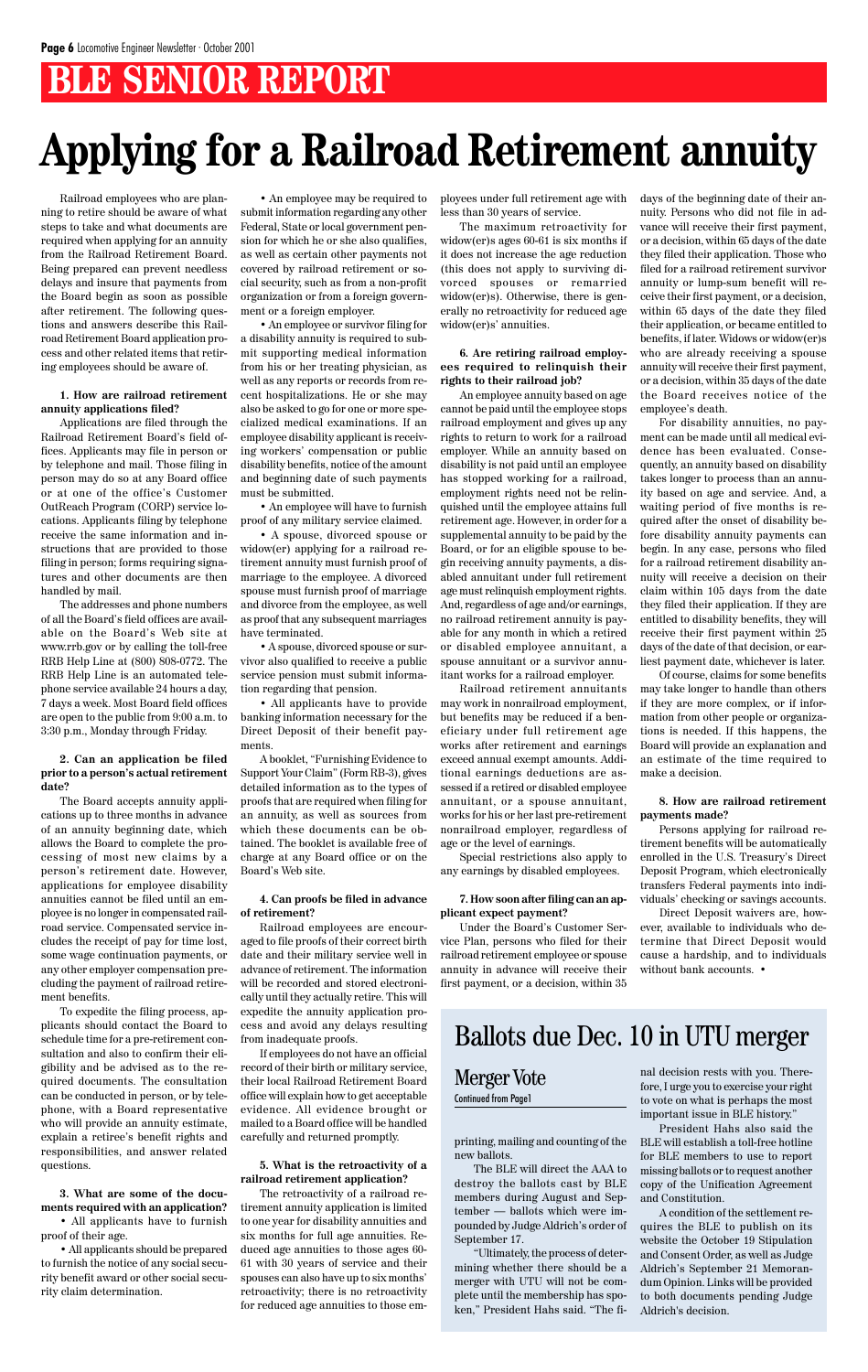# **BLE NEWS**

tract, the BLE's financial status, and the Brotherhood's sometimes contentious relationship with the United Transportation Union (UTU).

In his acceptance speech, President Hahs took a firm but even-handed stance on the current situation with the UTU.

"We must demonstrate that we can serve the collective memberships of both organizations better by working together," President Hahs said. "We have to find a common ground and stop wasting the memberships' money.

"On the other side of the coin, we'll do whatever we can, with whomever we can to protect our right to exist. If we have to fight, I will personally be on the Kansas City Southern with every other ID officer and we will fight to win."

There were many closely-contested races during the convention, and nine of the 42 races were determined by runoff elections. A complete list of election results is published on page 2 of this issue.

Delegates made a clean-sweep of the BLE's Executive Committee and



elected three new officers to fill the Brotherhood's three highest ranking offices.

Brother Hahs is the 20th president in the 138-year history of the BLE. He is from Kingwood, Texas, and has been a BLE member since 1975. He was elected to the of-

fice of International Vice-President in 1996 and spent 16 years as General Chairman of the Southern Pacific-Eastern Lines General Committee of Adjustment. He is a member of BLE Division 566 (Del Rio, Texas).

The BLE's new First Vice-President & Alternate President is Edward Rodzwicz. He was elected to the office of International Vice-President in 1996, and immediately prior to that, he served the Brotherhood in the position of Special Representative since 1988. He was elected to the office of Alternate Vice-President in 1991. As First Vice-President & Alternate President, Brother Rodzwicz assumes command of the Brotherhood's second-highest office. He comes from the Eastern region of the U.S., having served on the Conrail General Committee of Adjustment in a variety of offices throughout the years. He is from Pittsburgh, Pa., and he joined the BLE in 1977. He belongs to Division 325 (Wilkinsburg, Pa.).

William C. Walpert was elected to the office of International Vice-President in 1996, and now — following his election to the office of General Secretary-Treasurer in Miami — he serves as the Brotherhood's chief financial officer. Immediately prior to becoming Vice-President in 1996, he was elected to the office of First Alternate Vice-President.

Brother Walpert will continue to be in charge of a number of BLE departments, including the BLE Safety Task Force, the Department of Internal Mobilizing, Organizing & Strategic Planning, and the Education & Training Department. He joined the BLE in 1973 and is off the Burlington Northernline, having served as its General Chairman from 1984-1992. He is a member of BLE Division 604 (Sherman, Texas).

The members of the new Advisory Board are:

• Don M. Hahs, International President;

• Edward Rodzwicz, First Vice-President & Alternate President;

• William C. Walpert, General Secretary-Treasurer;

• Paul T. Sorrow, Vice-President;

• Joseph A. Cassidy Jr., Vice-President;

• Raymond A. Holmes, Vice-President and & U.S. National Legislative Representative;

• Merle W. Geiger Jr., Vice-President;

• Stephen D. Speagle, Vice-President;

**W.C. Walpert** General Secretary-**Treasurer** 

• E.L. "Lee" Pruitt, Vice-President; • Richard K. Radek, Vice-Presi-

dent;

• Dale McPherson, Vice-President; • Gilles Hallé, Vice-President & Canadian Director; and

• T. George Hucker, Vice-President & National Legislative Representative-Canada.

Brothers Hahs, Rodzwicz and Walpert were all incumbent Vice-Presidents who moved higher up on the Advisory Board as a result of the elections in Miami.

Congratulations to Brothers Sorrow, McPherson and Hallé, who were reelected by acclamation. Brothers Cassidy, Radek and Hucker fended-off challengers win reelection to their current spots. Finally, congratulations to Brothers Geiger, Speagle and Pruitt, who are the newest members of the

Among other items, the new income generated by the dues increase will be used to raise the number of local chairman and secretary-treasurer training programs offered by the BLE, said newly-elected General Secretary-Treasurer Bill Walpert, the union's top financial officer.

President Hahs also announced that income generated from the dues increase will assist in the formation of a new Passenger Rail Department at the International Division.

The new department would be responsible for lending assistance to all passenger and commuter rail General Committees of Adjustment on a variety of issues, such as contract negotiations and enforcement of existing contracts.

# **S. 697 lobbying resumes**

Following a temporary suspension of lobbying efforts in light of the September 11 terrorist attacks on the United States, Rail Labor resumed the fight for passage of S. 697 in early October.

The Railroad Retirement and Survivors' Improvement Act of 2001 now has 75 Senate cosponsors. The House version of the bill, H.R. 1140, was passed by a large bipartisan majority in late July, 384-33.

Raymond A. Holmes, the BLE's new International Vice-President & U.S. National Legislative Representative, asked all BLE and GIA members to pass along the following message when contacting their members of the Senate:

"While we recognize that the Senate has much unfinished business related to the events of September 11th, please don't forget to pass S. 697 — the Railroad Retirement and Survivors' Improvement Act of 2001.

"S. 697 has 75 cosponsors. The House passed its version (H.R. 1140) by an overwhelming vote of 384-33.

"Please pass Railroad Retirement this year."

S. 697 would reduce the vesting requirement under the Railroad Retirement system from 10 years to five, would eliminate the actuarial reduction for those who retire prior to age 62, and would increase surviving spouses' annuities.

The 25 Senators who are not cosponsoring this legislation are listed below:

#### **S. 697 Non-cosponsors**

- 1. Allard, Wayne (R-CO) 2. Bennett, Robert (R-UT)
- 3. Bunning, Jim (R-KY)
	-

4. Campbell, B.N. (R-CO) 5. Domenici, Pete (R-NM) 6. Feingold, Russell (D-WI) 7. Gramm, Phil (R-TX) \* 8. Grassley, Chuck (R-IA) \* 9. Gregg, Judd (R-NH) 10. Hutchison, K.B. (R-TX) 11. Inhofe, James (R-OK) 12. Kohl, Herb (D-WI) 13. Kyl, Jon (R-AZ) \* 14. Lott, Trent (R-MS) \* 15. Lugar, Richard (R-IN) 16. McCain, John (R-AZ) 17. Murkowski, F. (R-AK) \* 18. Nickles, Don (R-OK) \* 19. Santorum, Rick (R-PA) 20. Sessions, Jeff (R-AL) 21. Stevens, Ted (R-AK) 22. Thomas, Craig (R-WY) \* 23. Thompson, Fred (R-TN) \* 24. Voinovich, George (R-OH) 25. Wyden, Ron (D-OR) •

# **Hahs new BLE President**

# Advisory Board

Continued from Page1

**D.M. Hahs** President



**E.W. Rodzwicz** 1st Vice-President & Alt. President

President Hahs will soon announce who will head the new department and how it will be structured.

A third major revision to the BLE Constitution & Bylaws calls on the BLE's National Legislative Office to provide up to \$25,000 annually to the Grand International Auxiliary for assistance in Congressional lobbying efforts. The money will be used in a variety of ways, such as letter-writing campaigns and covering expenses of GIA officers who lobby Congress to support key issues of importance to BLE members and their families.

In his acceptance speech on September 27, President Hahs pledged to foster a strong relationship between the BLE and GIA as he recognized Immediate Past President Ruth E. Pillman-Windham and newly-elected GIA International President Onita Wayland. •

Continued from Page1

# Delegates approve change to BLE Constitution

## **Constitution**

Delegates established two funds at the Seventh Quinquennial Convention to assist the victims of the New York City terrorist attack as well as the families of the miners killed in Tuscaloosa, Ala. Several thousand dollars were raised for these two funds over the course of the five-day convention, with the possibility that BLE Designated Legal Counsel would offer matching funds for each